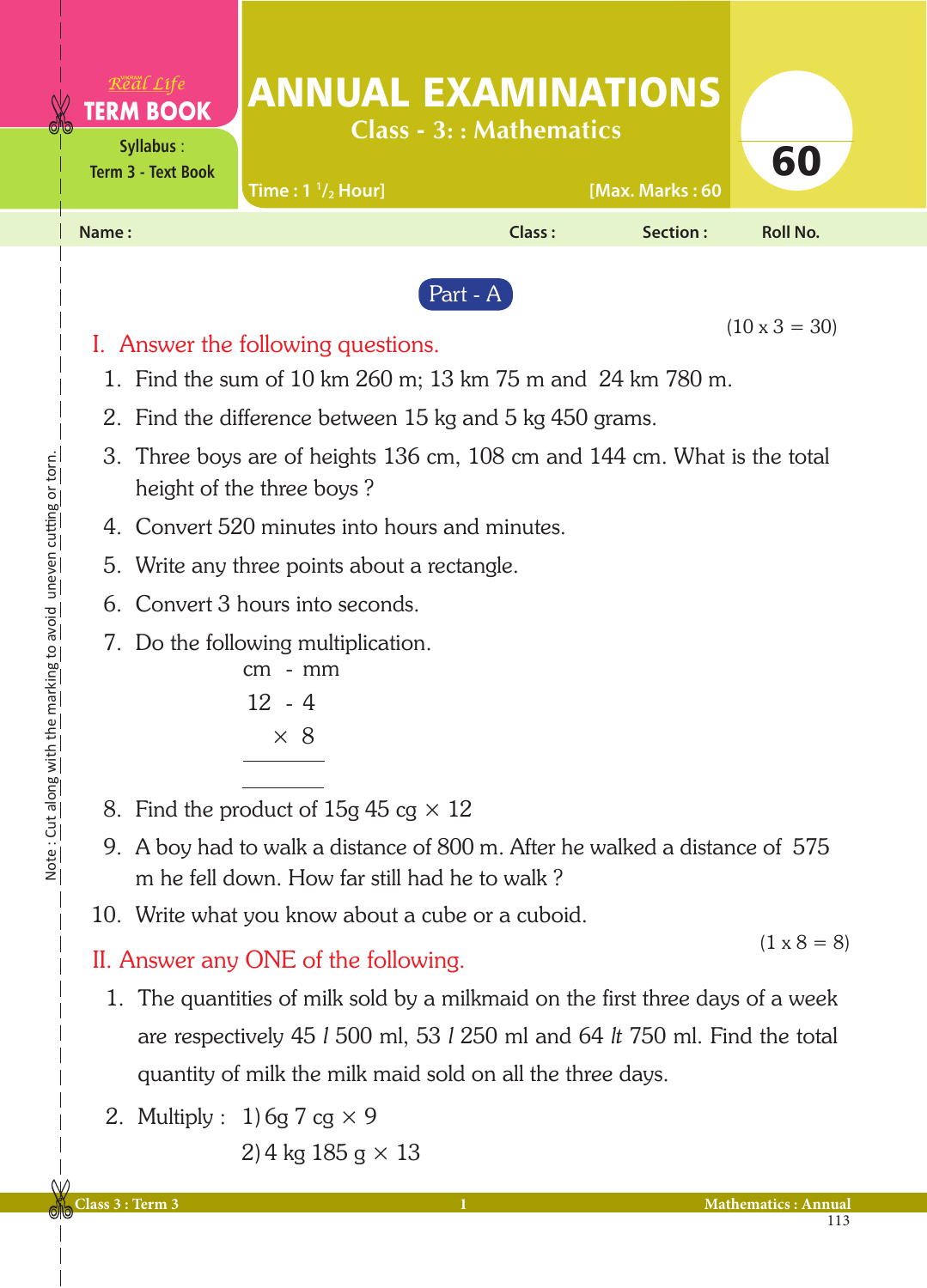$(1 \times 8 = 8)$ 

 $(1 \times 8 = 8)$ 

### III. Answer any ONE of the following.

- 1. Convert the following into hours. a) 2 days 20 hours b) 4 days
- 2. A medicine bottle contains 800 ml of medicine. After using up some medicine, 175 ml of medicine is still in the bottle. How much medicine is used up ?

IV. Answer any ONE of the following.

- 1. There are 5 rolls of copper wire with 7m 50 cm of wire in each roll. Find the total length of wire in all the 5 rolls.
- 2. Do the following sums.

| 1) cm - mm    | 2) $l - ml$ 3) kg - g 4) m - cm            |                    |  |
|---------------|--------------------------------------------|--------------------|--|
| 34 - 75       | 15 - 400                                   | $15 - 000$ 93 - 20 |  |
| $(+)$ 40 - 05 | $(+) 10 - 300$ $(-) 5 - 450$ $(-) 15 - 70$ |                    |  |
|               |                                            |                    |  |
|               |                                            |                    |  |

 $(1 \times 6 = 6)$ 

## V. Answer any ONE of the following.

1.Draw the following lines.

- i) 2 vertical ii) 3 curved iii) 2 horizontal
- 2. The following pictograph depicts the collection of toys a girl possesses. Each picture symbol represents 2 toys of each kind.



Questions :

- 1. What is the number of horse toys ?
- 2. How many aeroplanes does the girl possess ?
- 3. How many more cars than aeroplanes does the girl have ?

\*\*\*\*\*\*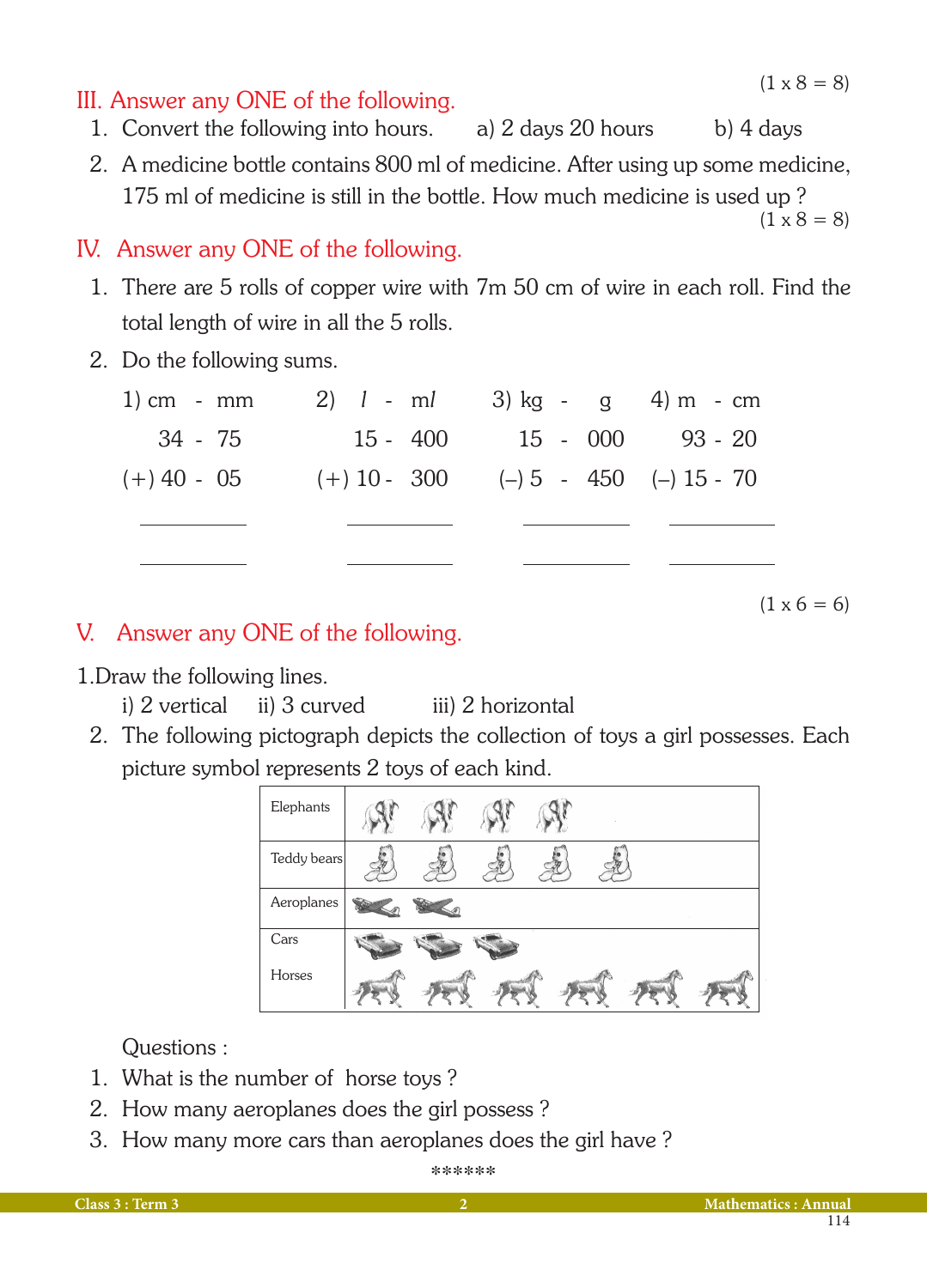| X                                              |       | Real Life<br><b>TERM BOOK</b><br>Syllabus:<br><b>Term 3 - Text Book</b> | <b>ANNUAL EXAMINATIONS</b><br>Time: 1 Hour]                                          | <b>Class - 3:: Mathematics</b> | [Max. Marks: 40 | 40                         |  |
|------------------------------------------------|-------|-------------------------------------------------------------------------|--------------------------------------------------------------------------------------|--------------------------------|-----------------|----------------------------|--|
|                                                | Name: |                                                                         |                                                                                      | Class:                         | Section:        | <b>Roll No.</b>            |  |
|                                                |       |                                                                         |                                                                                      | Part - B                       |                 |                            |  |
|                                                |       |                                                                         | I. Choose the correct answer nd write its letter in the brackets.                    |                                |                 | $(10 \times 1 = 10)$       |  |
|                                                |       |                                                                         |                                                                                      |                                |                 |                            |  |
|                                                |       | a) $100$                                                                | b) $10$                                                                              |                                | c) $1000$       |                            |  |
|                                                |       | 2. $29 \text{ m } 70 \text{ cm} - 80 \text{ m}$                         |                                                                                      |                                |                 |                            |  |
|                                                |       |                                                                         | a) $50 \text{ m } 30 \text{ cm}$ b) $60 \text{ m } 20 \text{ cm}$ c) $80 \text{ m }$ |                                |                 |                            |  |
| h the marking to avoid uneven cutting or torn. |       |                                                                         | 3. Number of days in January is                                                      |                                |                 |                            |  |
|                                                |       | a) 30                                                                   | b) $31$                                                                              |                                | c) $29$         |                            |  |
|                                                | 4.    |                                                                         | hours make one day.                                                                  |                                |                 |                            |  |
|                                                |       | a) $21$                                                                 | b) $26$                                                                              |                                | c) $24$         |                            |  |
|                                                |       | 5. 10 minutes to 12 means                                               |                                                                                      |                                |                 |                            |  |
|                                                |       | a) $12:10$                                                              | b) $11:50$                                                                           |                                | c) $12:00$      |                            |  |
|                                                | 6.    | Number of Rectangles                                                    |                                                                                      |                                |                 |                            |  |
| Note: Cut along wit                            |       | a)2                                                                     | $b)$ 1                                                                               | c) $3$                         |                 |                            |  |
|                                                |       |                                                                         | 7. $14 l - 5 l = 1$                                                                  |                                |                 |                            |  |
|                                                |       | a)9                                                                     | b) 8                                                                                 |                                | c) $10$         |                            |  |
|                                                | 8.    |                                                                         | is the shortest of all the months.                                                   |                                |                 |                            |  |
|                                                |       | a) May                                                                  |                                                                                      | b) February                    | c) December     |                            |  |
|                                                |       |                                                                         | 9. The unit of measuring mass is                                                     |                                |                 |                            |  |
|                                                |       | a) Kgs                                                                  | b) Metres                                                                            |                                | c) Grams        |                            |  |
|                                                |       | 10. $5 \text{ cm} =$                                                    | mm                                                                                   |                                |                 |                            |  |
|                                                |       | a) $100$                                                                | b) $500$                                                                             |                                | c) $50$         |                            |  |
|                                                |       | Class 3 : Term 3                                                        |                                                                                      | $\overline{3}$                 |                 | <b>Mathematics: Annual</b> |  |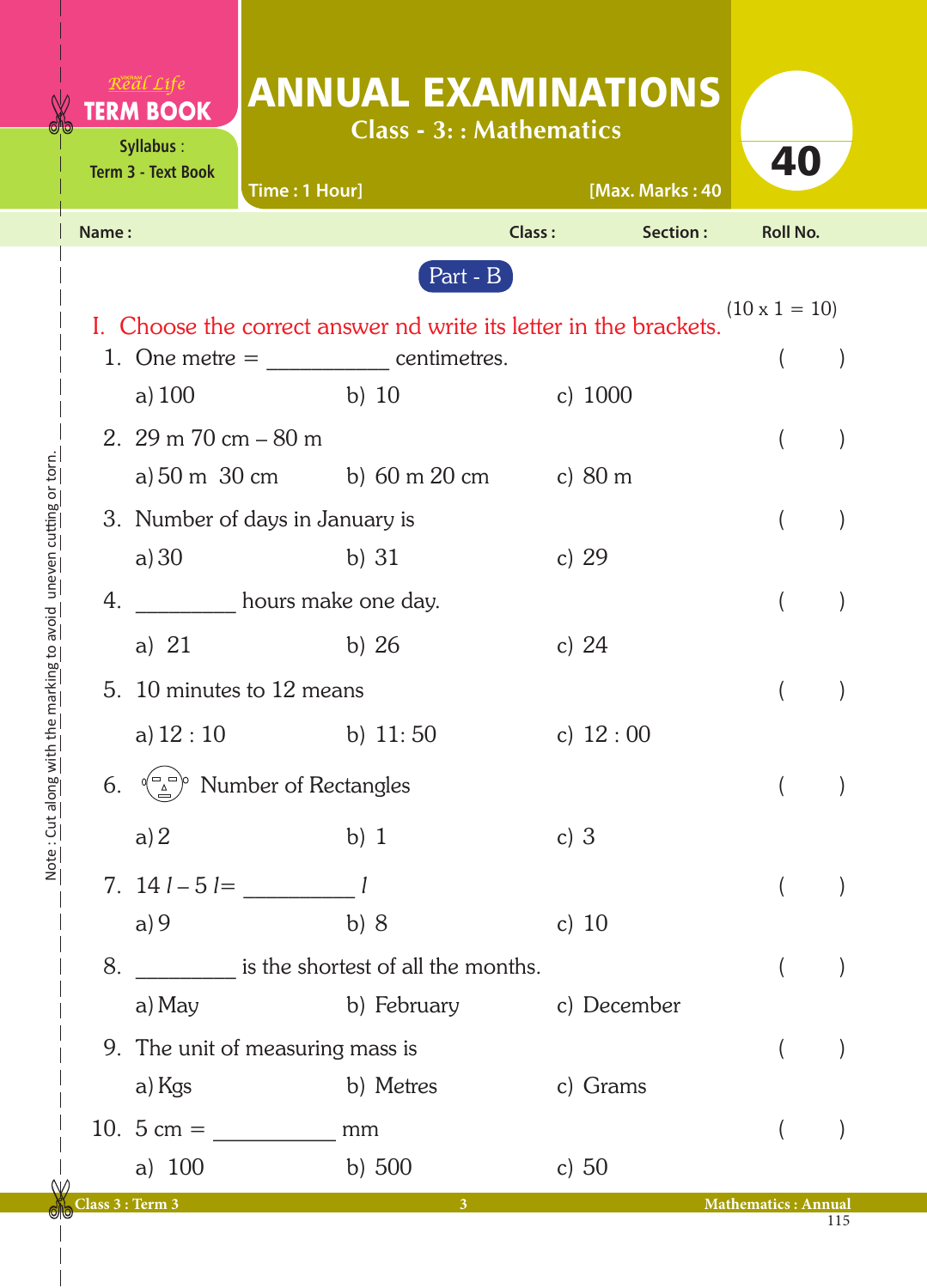### II. Fill in the blanks.

| 1. 1 litre = $\frac{1}{\sqrt{1-\frac{1}{1-\frac{1}{1-\frac{1}{1-\frac{1}{1-\frac{1}{1-\frac{1}{1-\frac{1}{1-\frac{1}{1-\frac{1}{1-\frac{1}{1-\frac{1}{1-\frac{1}{1-\frac{1}{1-\frac{1}{1-\frac{1}{1-\frac{1}{1-\frac{1}{1-\frac{1}{1-\frac{1}{1-\frac{1}{1-\frac{1}{1-\frac{1}{1-\frac{1}{1-\frac{1}{1-\frac{1}{1-\frac{1}{1-\frac{1}{1-\frac{1}{1-\frac{1}{1-\frac{1}{1-\frac{1}{1-\frac{1}{1-\frac{1}{1$ |                      |  |
|------------------------------------------------------------------------------------------------------------------------------------------------------------------------------------------------------------------------------------------------------------------------------------------------------------------------------------------------------------------------------------------------------------|----------------------|--|
|                                                                                                                                                                                                                                                                                                                                                                                                            |                      |  |
| 3. $41 = \underline{\hspace{2cm}}$ ml.                                                                                                                                                                                                                                                                                                                                                                     |                      |  |
| 4. There are ______________ days in an ordinary year.                                                                                                                                                                                                                                                                                                                                                      |                      |  |
|                                                                                                                                                                                                                                                                                                                                                                                                            |                      |  |
| 6. 110 minutes $=$ ________________ hours.                                                                                                                                                                                                                                                                                                                                                                 |                      |  |
|                                                                                                                                                                                                                                                                                                                                                                                                            |                      |  |
|                                                                                                                                                                                                                                                                                                                                                                                                            |                      |  |
| 9. One Pine apple is Rs. 9, cost of one dozen Pine apples is ___________.                                                                                                                                                                                                                                                                                                                                  |                      |  |
|                                                                                                                                                                                                                                                                                                                                                                                                            |                      |  |
| III. Write 'True' or 'False'.                                                                                                                                                                                                                                                                                                                                                                              | $(10 \times 1 = 10)$ |  |
| 1. A circle has no corners.                                                                                                                                                                                                                                                                                                                                                                                | $($ $)$              |  |
| 2. A week has 14 days.                                                                                                                                                                                                                                                                                                                                                                                     |                      |  |
| 3. A leap year comes once in five years.                                                                                                                                                                                                                                                                                                                                                                   |                      |  |
| 4. $1 \text{km} = 100 \text{ m}$ .                                                                                                                                                                                                                                                                                                                                                                         |                      |  |
| 5. 2 litres $10 \text{ ml} = 2010 \text{ ml}$ .                                                                                                                                                                                                                                                                                                                                                            |                      |  |
| 6. There are 367 days in an ordinary year.                                                                                                                                                                                                                                                                                                                                                                 |                      |  |
| 7. $5 \text{ cm} = 50 \text{ mm}$ .                                                                                                                                                                                                                                                                                                                                                                        |                      |  |
| 8. A sphere has three curved faces.                                                                                                                                                                                                                                                                                                                                                                        |                      |  |
| 9. The shortest month of the year is December.                                                                                                                                                                                                                                                                                                                                                             |                      |  |
| 10. Half past $4$ means $4:30$ .                                                                                                                                                                                                                                                                                                                                                                           |                      |  |